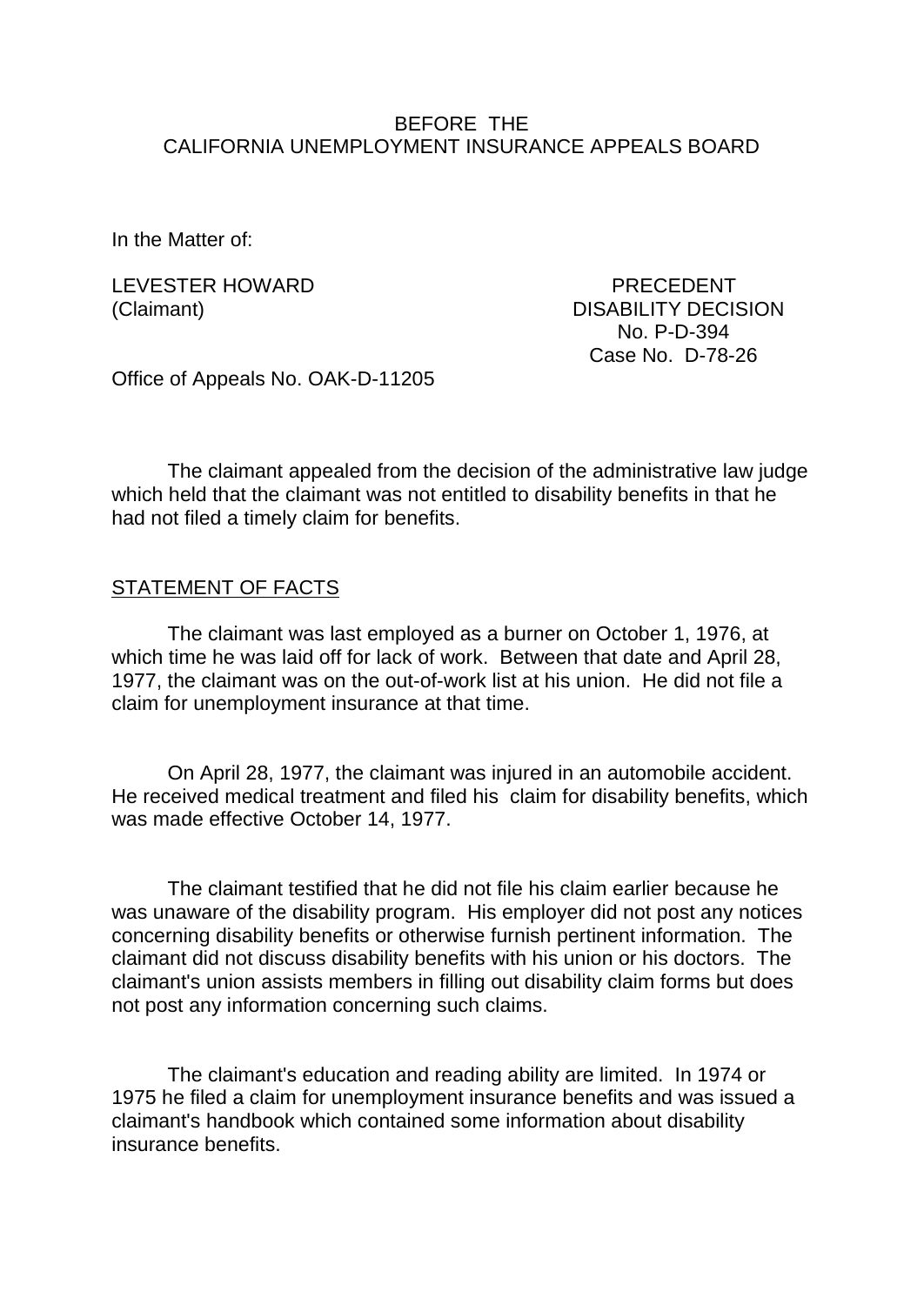The administrative law judge concluded that good cause was not established for the late filing of the claim in that the claimant had notice of the disability program by reason of the handbook issued during his prior unemployment insurance claim, and by virtue of the fact that union assistance was available to him.

## REASONS FOR DECISION

Section 2706.1 of the Unemployment Insurance Code provides that a first claim for disability benefits shall be filed not later than the twentieth consecutive day following the first compensable day of unemployment and disability with respect to which the claim is made, which time shall be extended upon a showing of good cause.

Section 2706 of the code provides in part that each employer shall post and maintain in places readily accessible to individuals in his service, printed statements concerning regulations relating to claims for disability benefits and shall make copies thereof available to each such individual.

We cannot agree that the claimant had prior notice of the disability program. Such notice cannot be inferred from the receipt of a claimant's handbook in connection with an unemployment insurance claim two or three years earlier. Individuals claiming unemployment insurance benefits are not primarily concerned about disability benefits. Neither can such notice be inferred from the fact that the claimant's union would provide assistance in filing disability claims. For any claimant the Department will provide assistance; but the availability of such assistance is of little use when one does not know of the disability program.

The important factor in this case is that the claimant's employer did not comply with its statutory duty to post the required information or otherwise inform the claimant concerning the filing requirements for disability claims. Since the claimant was not otherwise aware of the disability program, we hold that the claimant had good cause for the late filing of his disability claim and that his claim should be backdated in order that he may secure the benefits to which he is entitled.